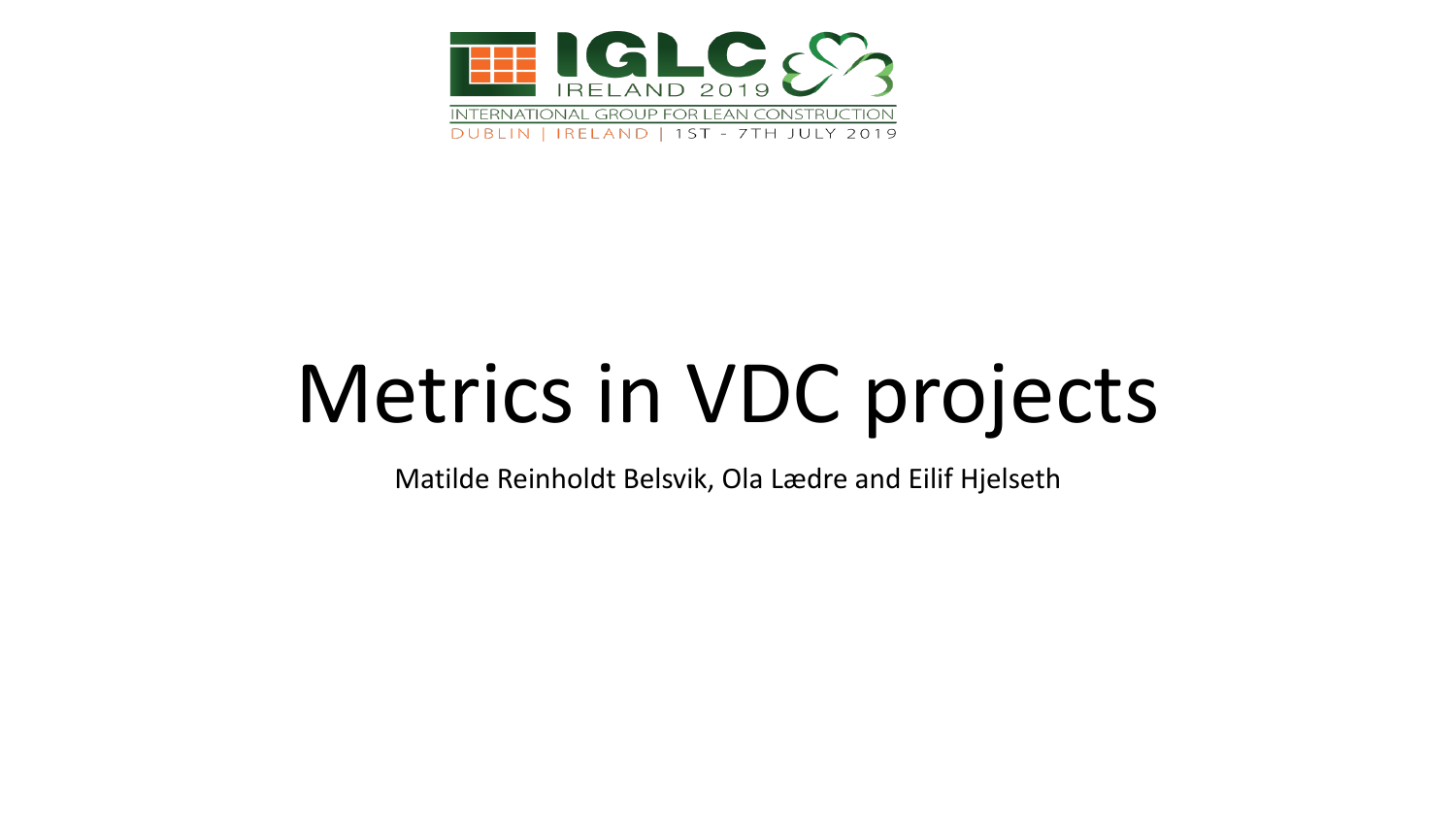

# Virtual Design and Construction

- ⚫ PPM
	- ⚫ In this case Last Planner
- ⚫ ICE-sessions
- BIM
	- ⚫ In this case 3D
- ⚫ Metrics



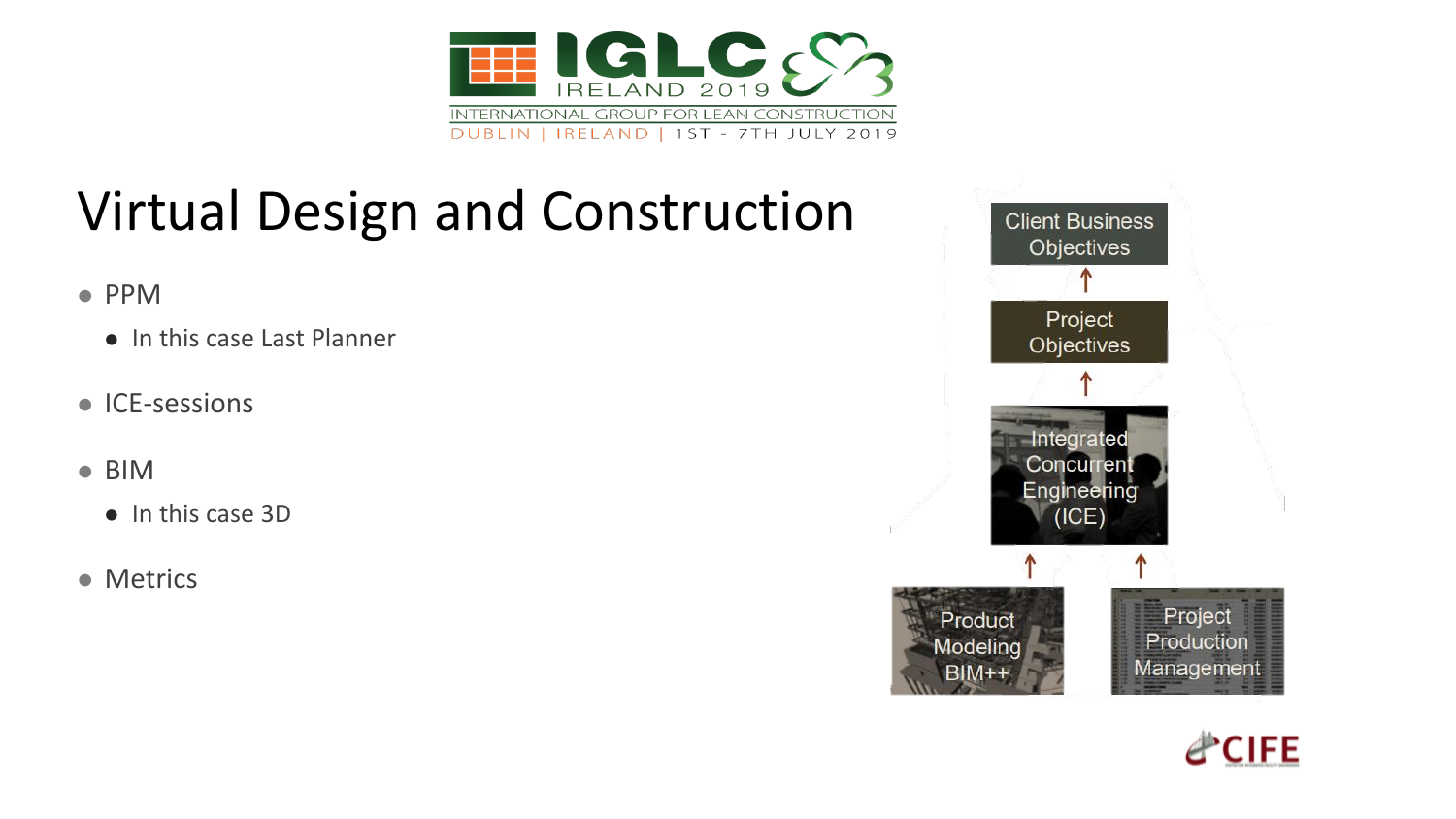

|  | <b>Metric</b>                                                      | <b>Kunz</b><br>and<br><b>Fischer</b><br>(2009) | <b>Hamzeh</b><br>and<br>Aridi<br>(2013) | <b>Knotten</b><br>and<br><b>Svalestuen</b><br>(2014) | <b>Fischer</b><br>et al.<br>(2017) | (Fosse<br>et al.<br>2017) |
|--|--------------------------------------------------------------------|------------------------------------------------|-----------------------------------------|------------------------------------------------------|------------------------------------|---------------------------|
|  | Percentage Plan Complete (PPC)                                     | $\mathsf{X}$                                   | $\mathsf{X}$                            | $\mathsf{X}$                                         | $\mathsf{X}$                       | $\mathsf{X}$              |
|  | Tasks Anticipated (TA)                                             |                                                | X                                       |                                                      | X                                  |                           |
|  | Tasks Made Ready (TMR)                                             |                                                | X                                       |                                                      | X                                  |                           |
|  | Root causes                                                        |                                                |                                         | Х                                                    | X                                  | $\bm{\mathsf{X}}$         |
|  | Response latency                                                   | X                                              |                                         |                                                      | X                                  |                           |
|  | Decision latency                                                   | X                                              |                                         |                                                      |                                    |                           |
|  | <b>Evaluation of meetings</b>                                      | X                                              |                                         | Χ                                                    |                                    | $\sf X$                   |
|  | Amount of quantity take-off (QTO)<br>done in 3D-model vs drawings  |                                                |                                         | X                                                    | X                                  |                           |
|  | How many times the BIM was used<br>to review alternative solutions |                                                |                                         | X                                                    |                                    |                           |
|  | QTO from 3D-model vs spent<br>materials                            |                                                |                                         | X                                                    | X                                  |                           |
|  | Meeting participation                                              | X                                              |                                         |                                                      | X                                  |                           |
|  | Clashes identified using 3D-<br>model/clash trends                 |                                                |                                         |                                                      | X                                  | X                         |
|  | Amount of rework                                                   | X                                              |                                         |                                                      | X                                  |                           |
|  | Requests for information (RFIs) on<br>site due to design clashes   | X                                              |                                         |                                                      | X                                  |                           |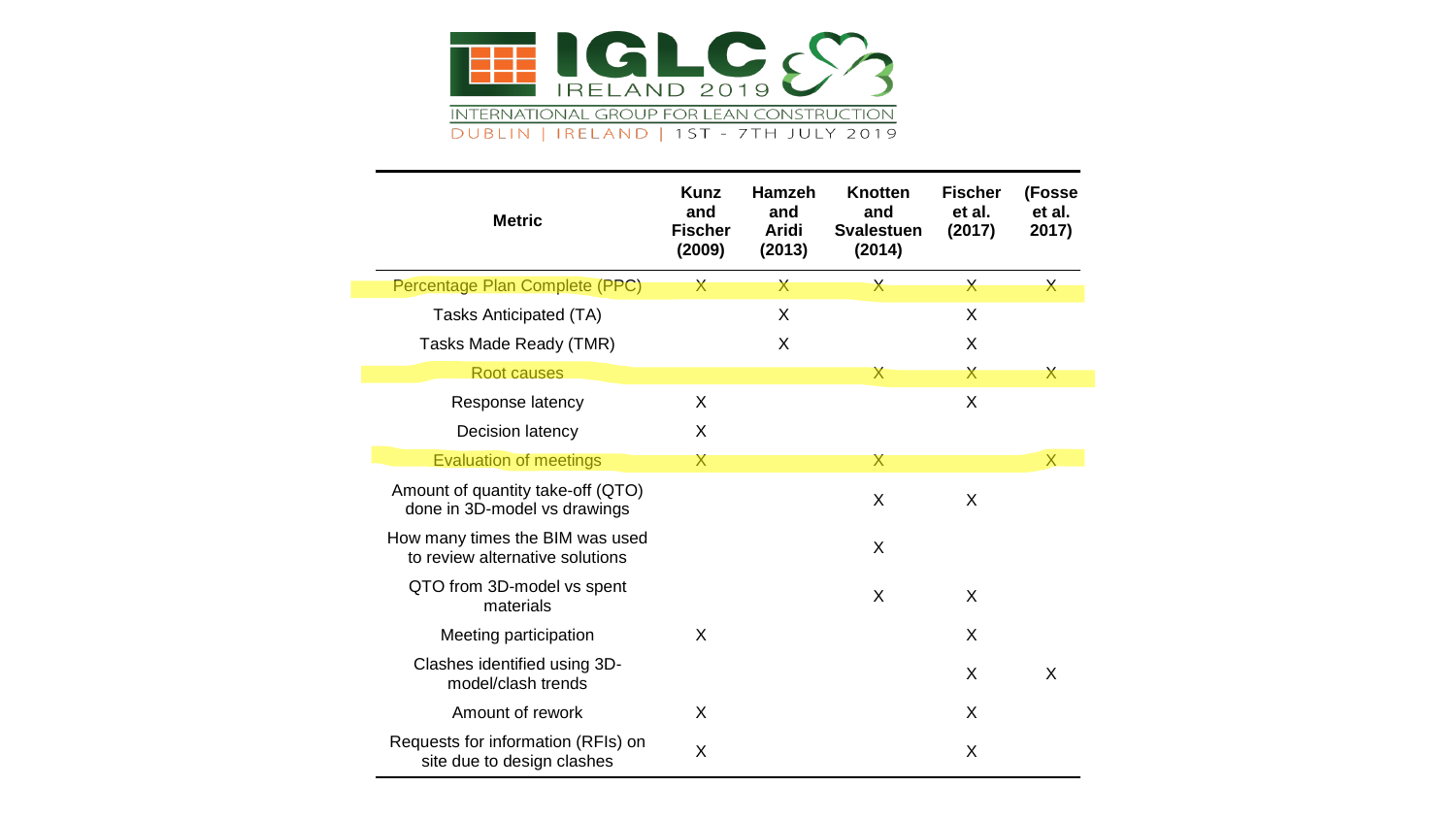

#### Research questions

- I. How are building processes measured?
- II. Which main design phase challenges can be resolved with metrics?
- III. Which metrics should be used in future VDC projects?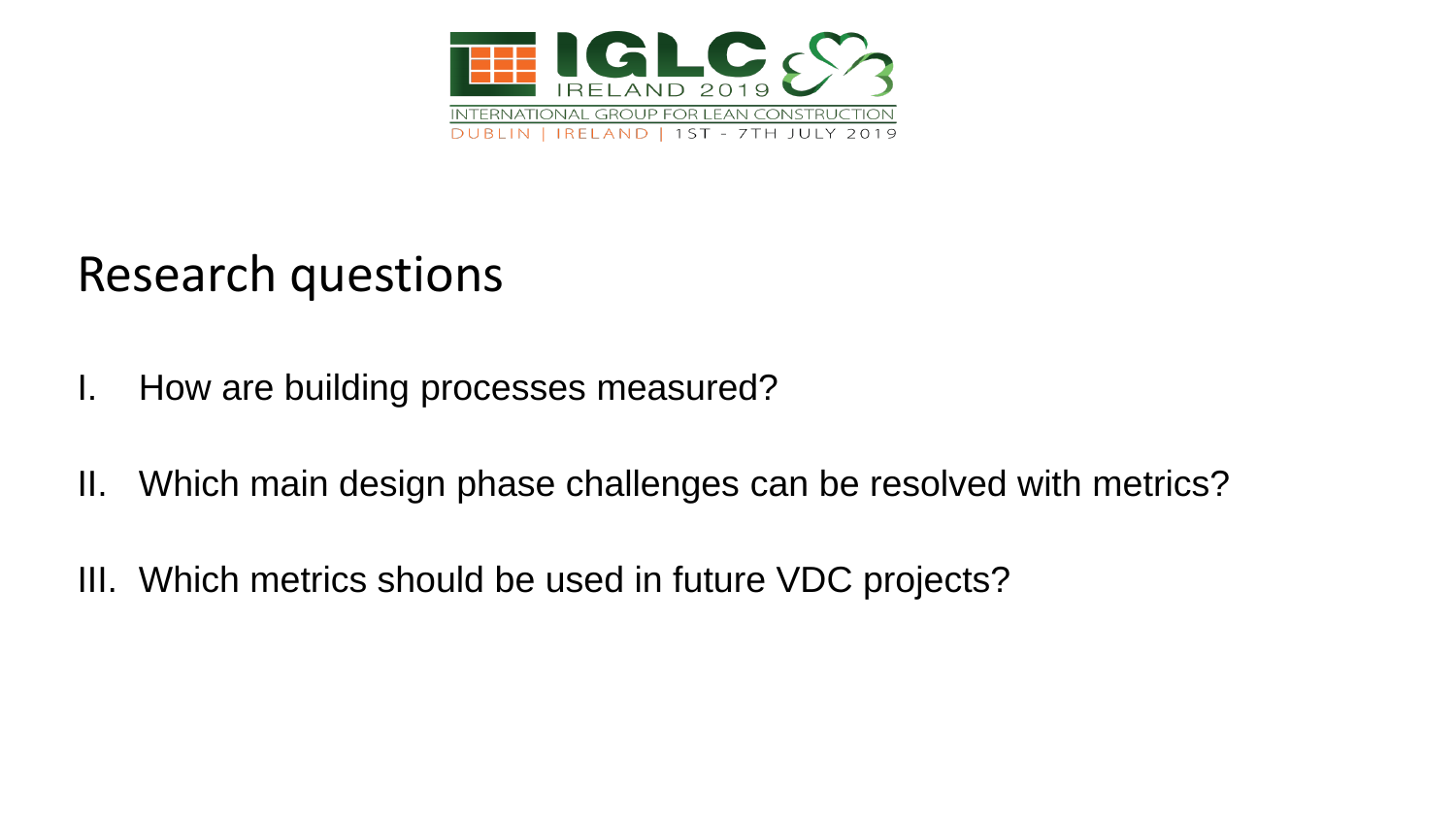

## II. Main design phase challenges

- 1. Lack of decisions, prerequisites or clarifications
- 2. Designing with low buildability or low quality
- 3. "Loops" in the design process with unnecessary rework because of lack of, late or changes in decisions, or unidentified interdependencies
- 4. Stakeholders are not prepared for meetings
- 5. Delayed design deliveries which delay construction
- 6. Minimal understanding of, and respect for other stakeholders needs and/or interdependencies between disciplines
- 7. Communication through email, and sometimes lacking responses
- 8. Tasks at meetings are just discussed, not solved
- 9. Designers prioritizing other projects
- 10. Hard to make schedules for the building design process